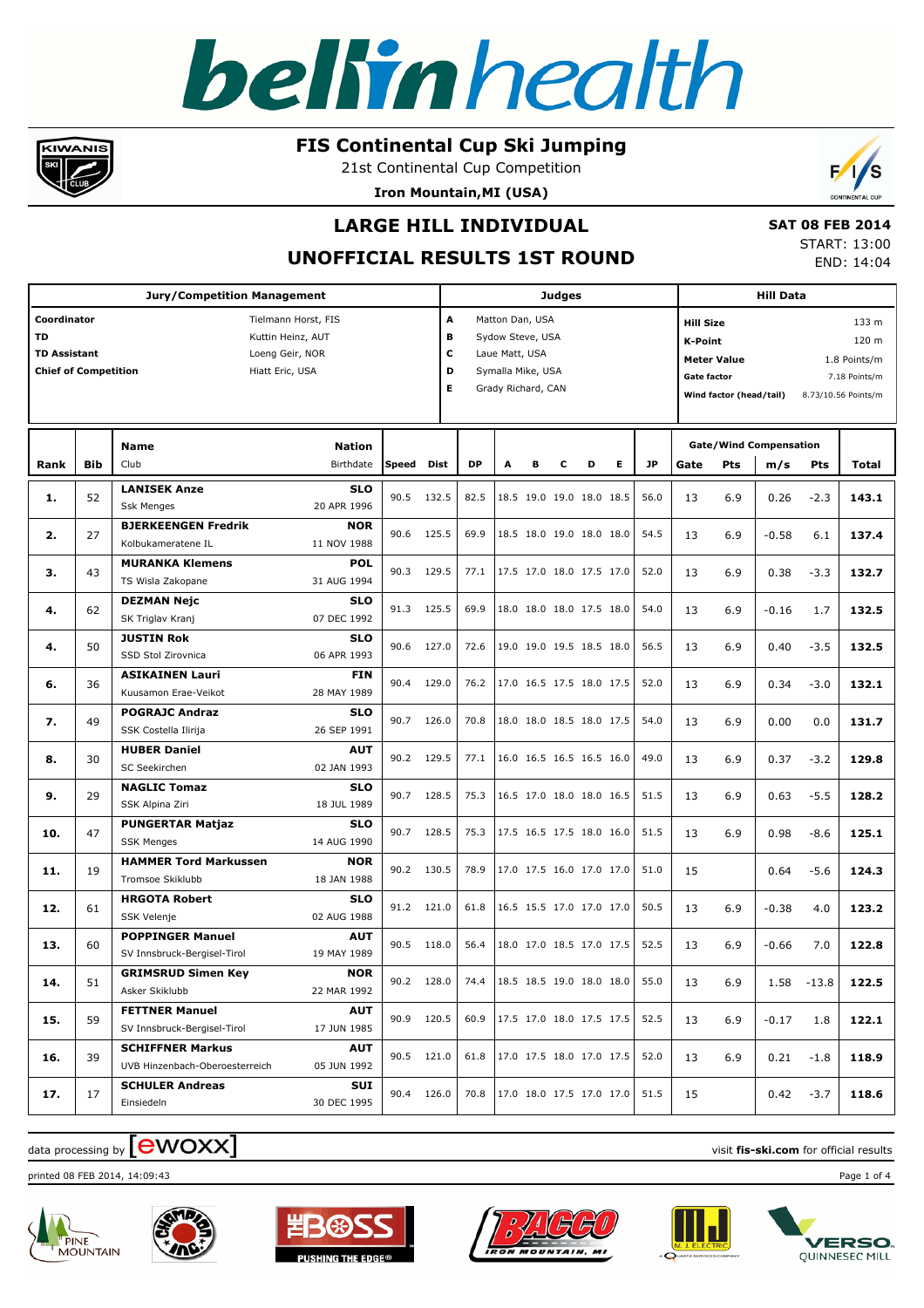### **FIS Continental Cup Ski Jumping**

21st Continental Cup Competition **Iron Mountain,MI (USA)**



### **LARGE HILL INDIVIDUAL**

 **SAT 08 FEB 2014**

#### **UNOFFICIAL RESULTS 1ST ROUND**

|      |            | <b>Name</b>                                        | <b>Nation</b>             |       |            |           |   |   |   |                          |    |           |      |     | <b>Gate/Wind Compensation</b> |        |       |
|------|------------|----------------------------------------------------|---------------------------|-------|------------|-----------|---|---|---|--------------------------|----|-----------|------|-----|-------------------------------|--------|-------|
| Rank | <b>Bib</b> | Club                                               | Birthdate                 | Speed | Dist       | <b>DP</b> | A | в | c | D                        | E. | <b>JP</b> | Gate | Pts | m/s                           | Pts    | Total |
| 18.  | 40         | <b>HAUER Joachim</b>                               | <b>NOR</b>                |       | 89.6 122.0 | 63.6      |   |   |   | 17.0 18.0 17.5 17.0 17.0 |    | 51.5      | 13   | 6.9 | 0.54                          | $-4.7$ | 117.3 |
|      |            | Bekkelaget SK                                      | 02 FEB 1991               |       |            |           |   |   |   |                          |    |           |      |     |                               |        |       |
| 19.  | 33         | <b>SCHOFT Felix</b>                                | <b>GER</b>                |       | 91.0 118.0 | 56.4      |   |   |   | 17.5 17.5 17.0 17.0 17.5 |    | 52.0      | 13   | 6.9 | $-0.08$                       | 0.8    | 116.1 |
|      |            | <b>SC Partenkirchen</b>                            | 06 JUL 1990               |       |            |           |   |   |   |                          |    |           |      |     |                               |        |       |
| 20.  | 37         | <b>MECHLER Maximilian</b>                          | <b>GER</b>                |       | 90.7 114.5 | 50.1      |   |   |   | 16.5 17.0 17.0 16.5 17.0 |    | 51.0      | 13   | 6.9 | $-0.72$                       | 7.6    | 115.6 |
|      |            | <b>WSV Isny</b>                                    | 03 JAN 1984               |       |            |           |   |   |   |                          |    |           |      |     |                               |        |       |
| 21.  | 11         | <b>BIEGUN Krzysztof</b>                            | <b>POL</b>                |       | 90.2 122.5 | 64.5      |   |   |   | 17.0 17.5 17.5 17.5 17.5 |    | 52.5      | 15   |     | 0.21                          | $-1.8$ | 115.2 |
|      |            | SS-R LZS Sokol Szczyrk                             | 21 MAY 1994               |       |            |           |   |   |   |                          |    |           |      |     |                               |        |       |
| 22.  | 48         | <b>HULA Stefan</b>                                 | <b>POL</b>                | 89.8  | 116.5      | 53.7      |   |   |   | 17.5 17.0 17.0 16.5 17.5 |    | 51.5      | 13   | 6.9 | $-0.14$                       | 1.5    | 113.6 |
|      |            | WKS Zakopane                                       | 29 SEP 1986               |       |            |           |   |   |   |                          |    |           |      |     |                               |        |       |
| 23.  | 58         | <b>EISENBICHLER Markus</b>                         | <b>GER</b>                | 90.9  | 115.5      | 51.9      |   |   |   | 17.0 17.0 17.0 16.5 17.0 |    | 51.0      | 13   | 6.9 | $-0.22$                       | 2.3    | 112.1 |
|      |            | <b>TSV Siegsdorf</b>                               | 03 APR 1991               |       |            |           |   |   |   |                          |    |           |      |     |                               |        |       |
| 24.  | 15         | <b>NOMME Martti</b>                                | EST                       | 90.9  | 121.5      | 62.7      |   |   |   | 16.5 17.0 17.0 16.5 16.5 |    | 50.0      | 15   |     | 0.26                          | $-2.3$ | 110.4 |
|      |            | Voru Sportschool                                   | 07 AUG 1993               |       |            |           |   |   |   |                          |    |           |      |     |                               |        |       |
| 25.  | 41         | <b>HAYBOECK Stefan</b>                             | <b>AUT</b>                | 90.9  | 110.0      | 42.0      |   |   |   | 17.0 17.5 17.0 17.0 17.5 |    | 51.5      | 13   | 6.9 | $-0.73$                       | 7.7    | 108.1 |
|      |            | UVB Hinzenbach                                     | 27 AUG 1989               |       |            |           |   |   |   |                          |    |           |      |     |                               |        |       |
| 26.  | 10         | <b>VALTA Ossi-Pekka</b>                            | <b>FIN</b>                | 90.8  | 121.0      | 61.8      |   |   |   | 16.0 15.5 16.0 15.5 16.0 |    | 47.5      | 15   |     | 0.18                          | $-1.6$ | 107.7 |
|      |            | Lahden Hiihtoseura                                 | 22 NOV 1991               |       |            |           |   |   |   |                          |    |           |      |     |                               |        |       |
| 27.  | 24         | <b>VARESCO Daniele</b>                             | <b>ITA</b>                |       | 91.0 117.0 | 54.6      |   |   |   | 17.0 17.0 18.0 17.5 17.5 |    | 52.0      | 13   | 6.9 | 0.79                          | $-6.9$ | 106.6 |
|      |            |                                                    | 25 JUL 1995               |       |            |           |   |   |   |                          |    |           |      |     |                               |        |       |
| 27.  | 23         | <b>CECON Federico</b>                              | <b>ITA</b>                | 90.4  | 116.0      | 52.8      |   |   |   | 17.0 17.0 17.5 17.0 16.5 |    | 51.0      | 13   | 6.9 | 0.47                          | $-4.1$ | 106.6 |
|      |            | Cai Monte Iussari                                  | 11 JUN 1994               |       |            |           |   |   |   |                          |    |           |      |     |                               |        |       |
| 29.  | 38         | <b>ZNISZCZOL Aleksander</b>                        | <b>POL</b>                | 90.8  | 110.0      | 42.0      |   |   |   | 16.5 17.0 17.0 16.5 17.5 |    | 50.5      | 13   | 6.9 | $-0.41$                       | 4.3    | 103.7 |
|      |            | KS Wisla Ustronianka                               | 08 MAR 1994               |       |            |           |   |   |   |                          |    |           |      |     |                               |        |       |
| 30.  | 57         | <b>PASCHKE Pius</b><br>WSV Kiefersfelden           | <b>GER</b><br>20 MAY 1990 | 90.8  | 108.0      | 38.4      |   |   |   | 17.0 16.5 17.0 17.0 17.0 |    | 51.0      | 13   | 6.9 | $-0.67$                       | 7.1    | 103.4 |
|      |            |                                                    |                           |       |            |           |   |   |   |                          |    |           |      |     |                               |        |       |
| 31.  | 46         | <b>STAUDER Christoph</b>                           | <b>AUT</b><br>11 MAY 1992 |       | 91.0 113.5 | 48.3      |   |   |   | 16.5 17.0 17.5 16.5 17.0 |    | 50.5      | 13   | 6.9 | 0.35                          | $-3.1$ | 102.6 |
|      |            | SV Innsbruck-Bergisel-Tirol                        |                           |       |            |           |   |   |   |                          |    |           |      |     |                               |        |       |
| 32.  | 45         | <b>SOEBERG Sigurd Nymoen</b><br>Furnes Skiloperlag | <b>NOR</b><br>31 AUG 1994 | 89.4  | 113.5      | 48.3      |   |   |   | 16.0 15.5 15.5 16.0 16.0 |    | 47.5      | 13   | 6.9 | 0.03                          | $-0.3$ | 102.4 |
|      |            |                                                    |                           |       |            |           |   |   |   |                          |    |           |      |     |                               |        |       |
| 33.  | 31         | <b>GRIGOLI Marco</b>                               | <b>SUI</b><br>27 APR 1991 | 90.5  | 107.5      | 37.5      |   |   |   | 16.5 16.5 16.5 16.5 17.0 |    | 49.5      | 13   | 6.9 | $-0.80$                       | 8.4    | 102.3 |
|      |            | Alpina St. Moritz                                  |                           |       |            |           |   |   |   |                          |    |           |      |     |                               |        |       |
| 34.  | 54         | <b>SEMENIC Anze</b>                                | <b>SLO</b>                | 90.9  | 109.5      | 41.1      |   |   |   | 15.5 16.0 16.0 15.5 16.0 |    | 47.5      | 13   | 6.9 | $-0.54$                       | 5.7    | 101.2 |
|      |            | <b>NSK Trzic Trifix</b>                            | 01 AUG 1993               |       |            |           |   |   |   |                          |    |           |      |     |                               |        |       |
| 35.  | 32         | <b>MIETUS Krzysztof</b>                            | <b>POL</b>                |       | 89.8 110.0 | 42.0      |   |   |   | 16.5 17.0 17.5 17.0 17.5 |    | 51.5      | 13   | 6.9 | $-0.05$                       | 0.5    | 100.9 |
|      |            | AZS Zakopane                                       | 08 MAR 1991               |       |            |           |   |   |   |                          |    |           |      |     |                               |        |       |
| 36.  | 22         | <b>BRANDT Johan Martin</b>                         | <b>NOR</b>                |       | 89.3 112.0 | 45.6      |   |   |   | 17.0 17.0 17.0 17.0 17.0 |    | 51.0      | 13   | 6.9 | 0.59                          | $-5.2$ | 98.3  |
|      |            | Steinkjer Skiklubb                                 | 24 DEC 1987               |       |            |           |   |   |   |                          |    |           |      |     |                               |        |       |
| 37.  | 28         | <b>LUGERT Tobias</b>                               | <b>GER</b>                |       | 91.0 110.0 | 42.0      |   |   |   | 16.5 17.0 16.5 16.0 17.0 |    | 50.0      | 13   | 6.9 | 0.12                          | $-1.0$ | 97.9  |
|      |            | Sc Ruhpolding                                      | 18 JUN 1993               |       |            |           |   |   |   |                          |    |           |      |     |                               |        |       |
| 38.  | 26         | <b>EGLOFF Pascal</b>                               | SUI                       |       | 90.4 108.5 | 39.3      |   |   |   | 17.0 16.5 17.0 17.0 17.5 |    | 51.0      | 13   | 6.9 | 0.21                          | $-1.8$ | 95.4  |
|      |            | Grabserberg                                        | 08 AUG 1992               |       |            |           |   |   |   |                          |    |           |      |     |                               |        |       |

# $\frac{1}{2}$  data processing by  $\boxed{\text{ewOX}}$

printed 08 FEB 2014, 14:09:43 Page 2 of 4



**KIWANIS** 







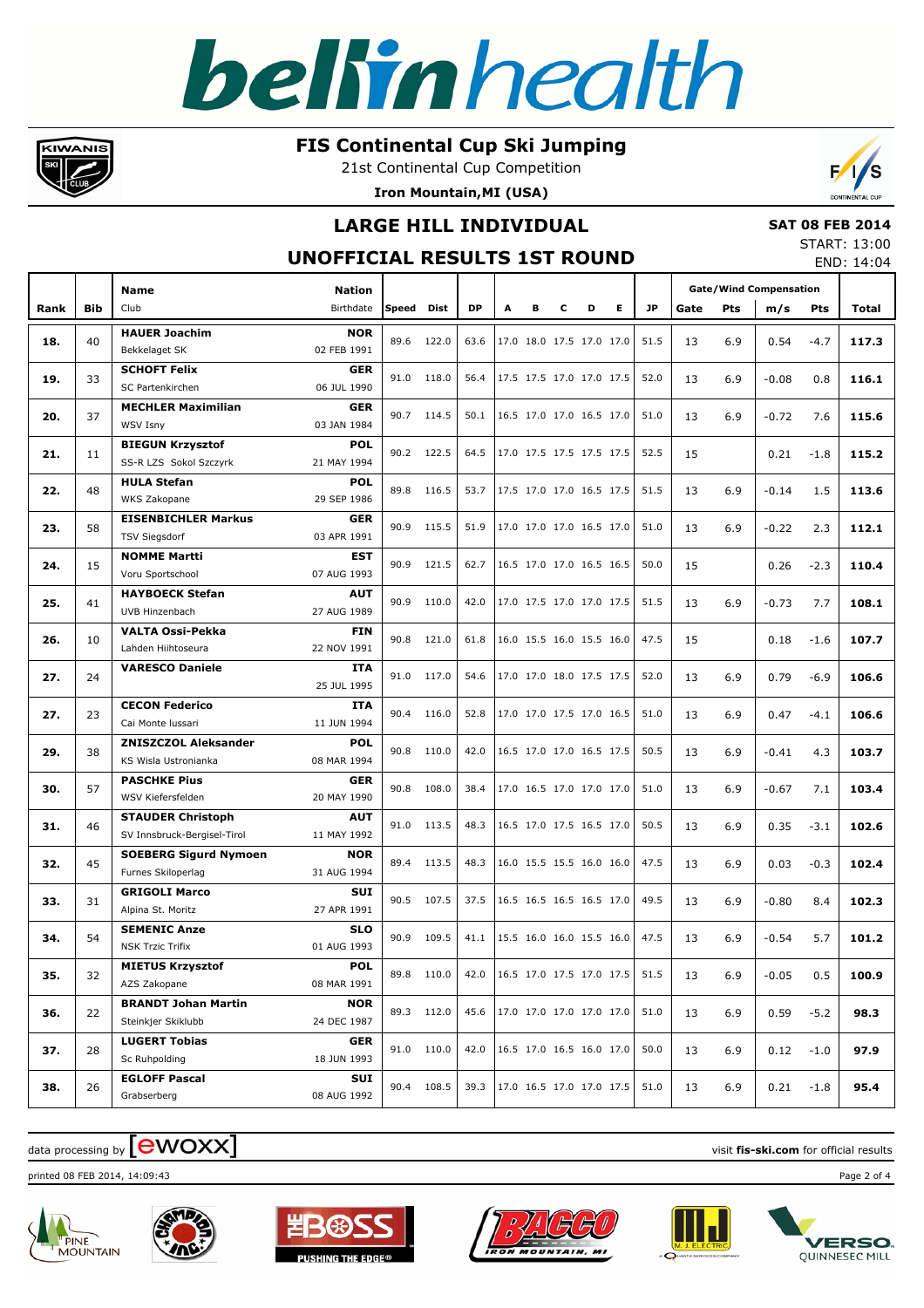### **FIS Continental Cup Ski Jumping**

21st Continental Cup Competition



END: 14:04

# **Iron Mountain,MI (USA) LARGE HILL INDIVIDUAL**

 **SAT 08 FEB 2014** START: 13:00

#### **UNOFFICIAL RESULTS 1ST ROUND**

|      |                | Name                                                 | <b>Nation</b>             |       |       |           |                            |   |   |                          |   |      |      |     | <b>Gate/Wind Compensation</b> |            |              |
|------|----------------|------------------------------------------------------|---------------------------|-------|-------|-----------|----------------------------|---|---|--------------------------|---|------|------|-----|-------------------------------|------------|--------------|
| Rank | Bib            | Club                                                 | Birthdate                 | Speed | Dist  | <b>DP</b> | A                          | в | c | D                        | Е | JP   | Gate | Pts | m/s                           | <b>Pts</b> | <b>Total</b> |
|      |                | <b>WENIG Daniel</b>                                  | <b>GER</b>                |       |       |           |                            |   |   |                          |   |      |      |     |                               |            |              |
| 39.  | 55             | SK Berchtesgaden                                     | 12 AUG 1991               | 90.7  | 104.5 | 32.1      |                            |   |   | 16.5 16.0 17.5 15.5 16.5 |   | 49.0 | 13   | 6.9 | $-0.63$                       | 6.7        | 94.7         |
|      | 44             | <b>ALTENBURGER Florian</b>                           | <b>AUT</b>                | 90.2  | 105.0 | 33.0      |                            |   |   | 16.0 16.0 16.5 16.0 17.0 |   | 48.5 |      |     |                               |            |              |
| 40.  |                | SC Seekirchen-Salzburg                               | 02 NOV 1993               |       |       |           |                            |   |   |                          |   |      | 13   | 6.9 | $-0.44$                       | 4.6        | 93.0         |
| 41.  | 18             | <b>KANTYKA Przemyslaw</b>                            | <b>POL</b>                | 90.9  | 111.0 | 43.8      |                            |   |   | 16.5 17.0 17.0 16.5 17.0 |   | 50.5 | 15   |     | 0.52                          | $-4.5$     | 89.8         |
|      |                | Lks Klimczok bystra                                  | 15 DEC 1996               |       |       |           |                            |   |   |                          |   |      |      |     |                               |            |              |
| 42.  | 42             | <b>KLUSEK Bartlomiej</b>                             | <b>POL</b>                | 89.6  | 106.5 | 35.7      |                            |   |   | 16.5 17.0 16.5 16.0 17.0 |   | 50.0 | 13   | 6.9 | 0.61                          | $-5.3$     | 87.3         |
|      |                | LKS Klmczok Bystra                                   | 15 JAN 1993               |       |       |           |                            |   |   |                          |   |      |      |     |                               |            |              |
| 43.  | 6              | <b>DELLASEGA Diego</b>                               | ITA                       | 90.7  | 108.5 | 39.3      |                            |   |   | 16.5 17.0 16.5 17.0 16.5 |   | 50.0 | 15   |     | 0.31                          | $-2.7$     | 86.6         |
|      |                | G.S. FIAMME ORO                                      | 04 DEC 1990               |       |       |           |                            |   |   |                          |   |      |      |     |                               |            |              |
| 44.  | 20             | <b>AALST VAN DER Oldrik</b>                          | <b>NED</b>                | 90.5  | 106.0 | 34.8      |                            |   |   | 15.5 16.0 16.5 15.5 16.0 |   | 47.5 | 13   | 6.9 | 0.38                          | $-3.3$     | 85.9         |
|      |                | <b>National Team</b>                                 | 01 DEC 1995               |       |       |           |                            |   |   |                          |   |      |      |     |                               |            |              |
| 45.  | 35             | <b>AIGNER Clemens</b><br>SV Innsbruck-Bergisel-Tirol | <b>AUT</b><br>02 FEB 1993 | 90.6  | 101.5 | 26.7      |                            |   |   | 16.5 16.0 16.0 15.5 16.5 |   | 48.5 | 13   | 6.9 | $-0.20$                       | 2.1        | 84.2         |
|      |                | <b>RHOADS William</b>                                | <b>USA</b>                |       |       |           |                            |   |   |                          |   |      |      |     |                               |            |              |
| 46.  | $\overline{7}$ | <b>UOP Sports Clubs</b>                              | 08 JUN 1995               | 90.6  | 104.0 | 31.2      |                            |   |   | 16.0 16.5 16.0 16.5 16.0 |   | 48.5 | 15   |     | $-0.27$                       | 2.9        | 82.6         |
|      |                | <b>GEIGER Karl</b>                                   | <b>GER</b>                |       |       |           |                            |   |   |                          |   |      |      |     |                               |            |              |
| 47.  | 56             | SC Oberstdorf                                        | 11 FEB 1993               | 90.6  | 97.0  | 18.6      |                            |   |   | 16.5 16.0 16.5 16.0 16.5 |   | 49.0 | 13   | 6.9 | $-0.73$                       | 7.7        | 82.2         |
|      |                | <b>WIT DE Ruben</b>                                  | <b>NED</b>                |       |       |           |                            |   |   |                          |   |      |      |     |                               |            |              |
| 48.  | 9              | National team                                        | 02 FEB 1995               | 91.1  | 102.5 | 28.5      |                            |   |   | 16.5 16.0 16.5 16.5 16.5 |   | 49.5 | 15   |     | 0.00                          | 0.0        | 78.0         |
|      |                | <b>QUECK Danny</b>                                   | <b>GER</b>                |       |       |           |                            |   |   |                          |   |      |      |     |                               |            |              |
| 49.  | 53             | WSV 08 Lauscha                                       | 17 SEP 1989               | 90.9  | 98.5  | 21.3      |                            |   |   | 15.0 14.5 15.5 14.0 14.5 |   | 44.0 | 13   | 6.9 | $-0.44$                       | 4.6        | 76.8         |
|      | 34             | <b>KAELIN Pascal</b>                                 | SUI                       | 90.0  | 94.0  | 13.2      |                            |   |   | 16.0 16.0 16.5 16.0 16.0 |   | 48.0 |      |     |                               |            |              |
| 50.  |                | Einsiedeln                                           | 11 JAN 1993               |       |       |           |                            |   |   |                          |   |      | 13   | 6.9 | $-0.63$                       | 6.7        | 74.8         |
| 51.  | 14             | <b>KYKKAENEN Jere</b>                                | <b>FIN</b>                | 91.5  | 108.0 | 38.4      |                            |   |   | 15.5 14.5 16.5 15.0 16.5 |   | 47.0 | 15   |     | 1.22                          | $-10.7$    | 74.7         |
|      |                | Kouvolan Hiihtoseura                                 | 12 OCT 1988               |       |       |           |                            |   |   |                          |   |      |      |     |                               |            |              |
| 52.  | 8              | <b>BICKNER Kevin</b>                                 | <b>USA</b>                | 90.8  | 98.5  | 21.3      |                            |   |   | 16.0 16.5 16.0 16.0 16.0 |   | 48.0 | 15   |     | $-0.43$                       | 4.5        | 73.8         |
|      |                | Norge Ski Club                                       | 23 SEP 1996               |       |       |           |                            |   |   |                          |   |      |      |     |                               |            |              |
| 53.  | 25             | <b>GLASDER Michael</b>                               | <b>USA</b>                | 90.4  | 99.0  | 22.2      |                            |   |   | 16.5 16.0 16.0 16.5 16.5 |   | 49.0 | 13   | 6.9 | 0.99                          | $-8.6$     | 69.5         |
|      |                | Norge Ski Club                                       | 27 MAR 1989               |       |       |           |                            |   |   |                          |   |      |      |     |                               |            |              |
| 54.  | $\mathbf{1}$   | <b>WALLACE Brian</b>                                 | <b>USA</b>                | 91.1  | 99.0  | 22.2      |                            |   |   | 16.5 16.0 16.5 16.5 16.0 |   | 49.0 | 15   |     | 0.25                          | $-2.2$     | 69.0         |
|      |                | Saint Paul Ski Club                                  | 03 JUL 1993               |       |       |           |                            |   |   |                          |   |      |      |     |                               |            |              |
| 55.  | 5              | <b>HAUPT Alexander</b><br><b>UOP Sports Clubs</b>    | <b>USA</b><br>06 SEP 1988 | 90.6  | 89.0  | 4.2       |                            |   |   | 15.5 16.0 16.0 15.5 15.5 |   | 47.5 | 15   |     | $-0.30$                       | 3.2        | 54.9         |
|      |                | DI LENARDO Zeno                                      | ITA                       |       |       |           |                            |   |   |                          |   |      |      |     |                               |            |              |
| 56.  | 13             | Sc Monte Iussari                                     | 19 OCT 1995               | 90.6  | 90.0  | 6.0       | $14.5$ 14.0 15.0 14.5 16.0 |   |   |                          |   | 44.0 | 15   |     | $-0.15$                       | 1.6        | 51.6         |
|      |                | <b>MATTOON Nicholas</b>                              | <b>USA</b>                |       |       |           |                            |   |   |                          |   |      |      |     |                               |            |              |
| 57.  | 3              | Flying Eagles ski club                               | 04 AUG 1995               | 90.2  | 84.5  | $-3.9$    | 16.0 16.5 16.5 16.0 15.5   |   |   |                          |   | 48.5 | 15   |     | $-0.29$                       | 3.1        | 47.7         |
|      |                | <b>LAMB Chris</b>                                    | <b>USA</b>                |       |       |           |                            |   |   |                          |   |      |      |     |                               |            |              |
| 58.  | 21             | Andover Outing Club                                  | 21 JUN 1989               | 90.2  | 85.5  | $-2.1$    | 14.0 14.0 14.0 14.0 14.5   |   |   |                          |   | 42.0 | 13   | 6.9 | 0.02                          | $-0.2$     | 46.6         |
|      |                | <b>BROWN A J</b>                                     | <b>USA</b>                |       |       |           |                            |   |   |                          |   |      |      |     |                               |            |              |
| 59.  | $\overline{2}$ | Norge Ski Club                                       | 28 FEB 1995               | 90.4  | 89.5  | 5.1       |                            |   |   | 15.0 16.0 16.0 15.5 15.0 |   | 46.5 | 15   |     | 0.62                          | $-5.4$     | 46.2         |
|      |                |                                                      |                           |       |       |           |                            |   |   |                          |   |      |      |     |                               |            |              |

### $\frac{1}{2}$  data processing by  $\boxed{\text{ewOX}}$

printed 08 FEB 2014, 14:09:43 Page 3 of 4



**KIWANIS**